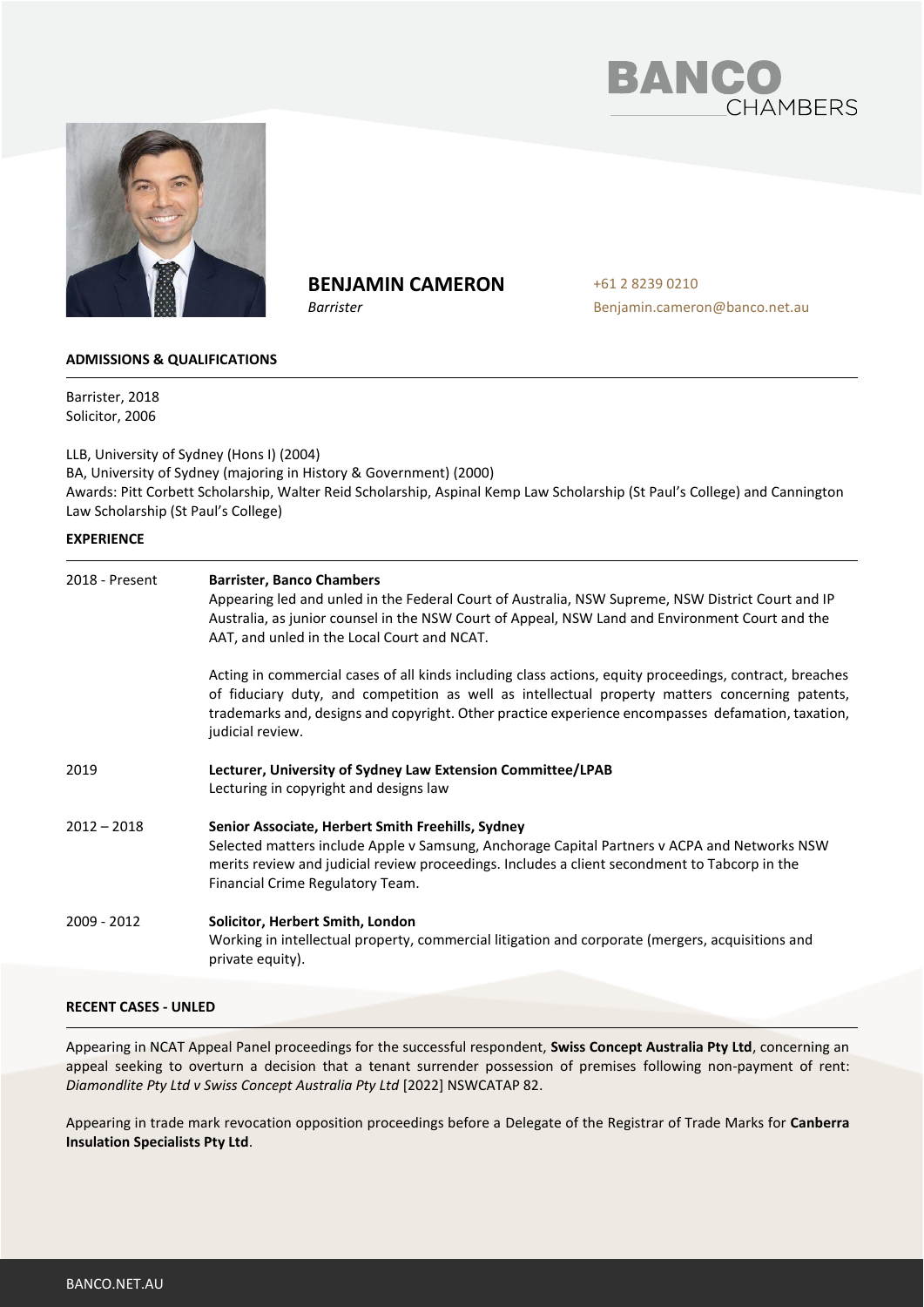

Appearing in proceedings before a Delegate of the Registrar of Trade Marks for **Cantarella Bros Pty Ltd**, resulting in the decision *Trade mark application number 1955965 (Class 30) – Victoria Coffee with device - in the name of Cantarella Bros Pty Ltd.* [2021] ATMO 144.

Appearing for **Zimmermann Wear Pty Ltd** in Federal Circuit Court proceeding*s* concerning design and copyright infringement.

Appearing for **Gulf Integrated Solutions Pty Ltd** and other respondents in Federal Court proceedings NSD2216/2018, **Gulf Conveyor Systems Pty Ltd v Gulf Integrated Solutions Pty Ltd and Others**, concerning allegations of misleading or deceptive conduct, unconscionable conduct and breaches of contract.

Appearing for subpoenaed parties (**Blue Sky Alternative Investments Limited** (subject to Deed of Company Arrangement) (Receivers and Managers Appointed)) in Federal Court defamation proceedings *NSD 2153 of 2019 Stead v Fairfax Media Publications Pty Ltd*.

Appearing in NSW District Court proceedings alleging breaches of consumer guarantees, *2020/00314244 Gersling Transport Pty Ltd V Stillwell Trucks Pty Ltd*, for **Daimler Truck and Bus Australia Pacific**.

Appearing in Supreme Court proceedings 2018/00192692, *Ingram v Burmeister*, concerning the contested appointment of statutory trustees.

## **RECENT CASES - CLASS ACTIONS**

Appearing for **Iluka Resources Limited** in *James Bonham as trustee for Aucham Super Fund v Iluka Resources Ltd* [2022] FCA 71, representative proceedings alleging mislead and deceptive conduct and continuous disclosure contraventions. Resulting in the third Australian judgment in shareholder class actions. Led by C Withers SC

Appearing for the **a2 Milk Company Limited**, in two sets of representative proceedings in the Supreme Court of Victoria, brought by Jake Thomas and Yue Xiao, proceedings No. S ECI 2021 03645 and No. S ECI 2021 04403. Led by C Withers SC.

Appearing for **Lendlease Corporation Limited**, in representative proceedings the NSW Supreme Court, brought by David William Pallas & Julie Ann Pallas as trustees for the Pallas Family Superannuation Fund and Martin John Fletcher, proceeding 2019/00122037. Led by E Collins SC.

Appearing for the class plaintiffs in NSW Supreme Court Equity Division proceedings *Epaminondas Mastoris v DSHE Holdings Limited (receivers and managers appointed) (in liquidation)* 2018/52431 and *HaliburtonCharles David Findlay v DSHE Holdings Limited (receivers and managers appointed) (in liquidation)* 2017/294069 concerning the collapse of the **Dick Smith** group of companies. The matter was settled part way through a long running hearing. Led by P Brereton SC and C Withers SC.

#### **RECENT CASES – COMMERCIAL, EQUITY AND COMPETITION**

Appearing for **EG Fuelco (Australia) Limited**, in NSW Supreme Court and Federal Court of Australia proceedings against Ampol Australia Petroleum Pty Ltd, concerning misleading or deceptive conduct, breach of contract and contraventions of Part IV of the *Competition and Consumer Act 2010* (Cth). An interlocutory injunction application to permit Ampol access to 87 sites to conduct re-branding works was refused *EG FuelCo (Australia) Ltd v Ampol Australia Petroleum Pty Ltd* [2021] NSWSC 989. Led by G Rich SC and S Mirzabegian SC.

Appearing for **JustKapital Portfolio Pty Ltd** in NSW Supreme Court Equity Division proceedings concerning contested payments following class action settlements, resulting in the decision *Smith v Australian Executor Trustees Limited (No 5)*[2019] NSWSC 751. Led by M Elliot SC.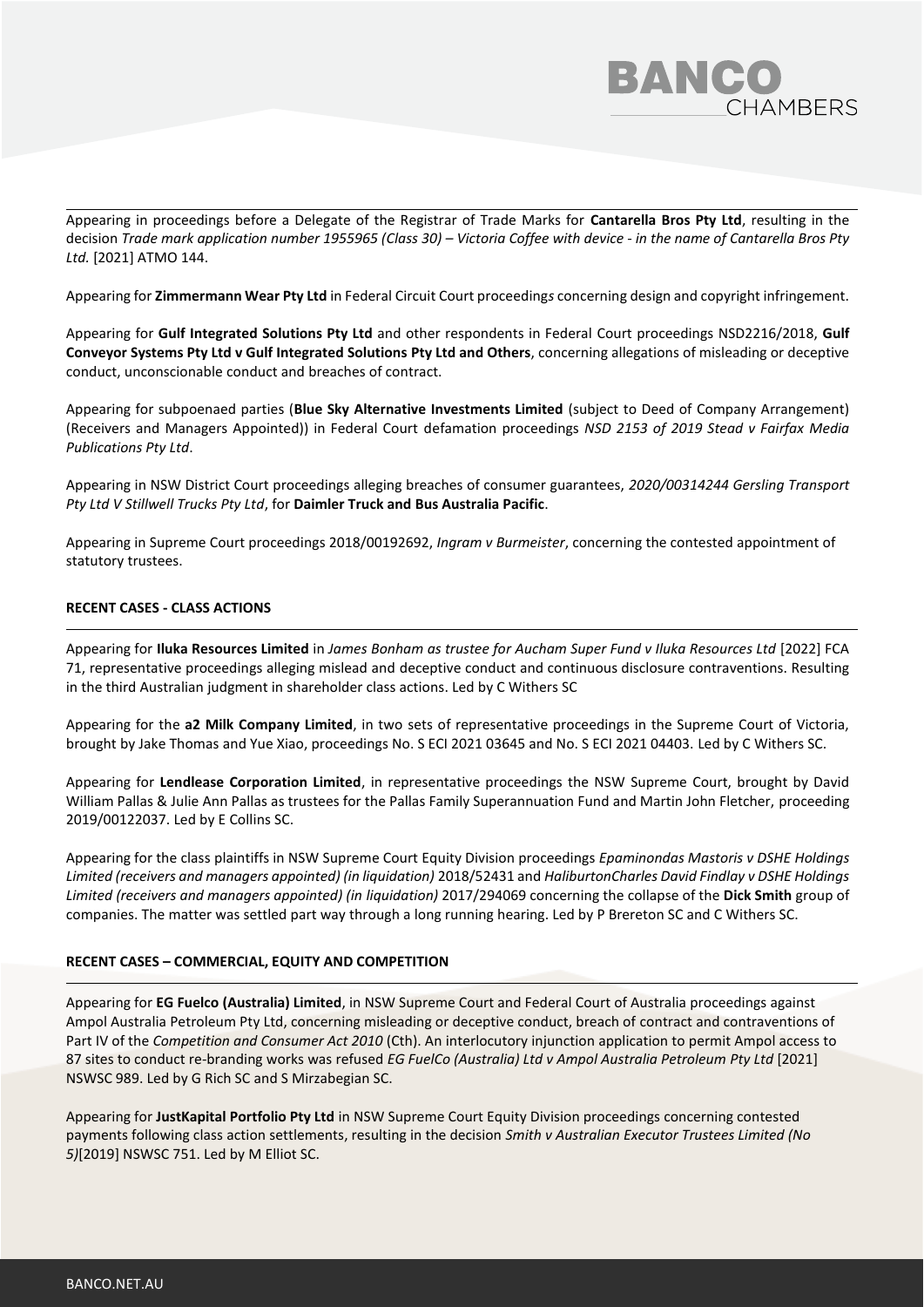

Appearing for the plaintiffs in NSW Supreme Court Equity Division Commercial List proceedings 2018/00392208, *Lesley LenaBridge and Others v Anthony Sean Keogh and Others*, concerning misleading or deceptive conduct and breaches of fiduciary duty. Led by A McInerney SC and S Gray.

Appearing for an applicant financial institution in Administrative Appeals Tribunal proceedings brought against Innovation and Science Australia concerning research and development taxation concessions. led by K Stern SC and C Burnett SC.

Appearing in NSW District Court proceedings concerning alleged breaches of contract and misleading or deceptive conduct, *2020/00135051 Shao v Zhang and Anor*, for Yidan Zhang and Oceania Investments Group Pty Ltd. Resulting in the successful defence of the claim and cross-claim: *Shao v Zhang and Anor; Zhang and Anor v Shao* [2022] NSWDC 38. Led by A Harding SC

# **RECENT CASES - PATENTS**

Appearing in Federal Court patent infringement and revocation proceedings *NSD394/2019 Hanwha Solutions Corporation & Anor v LONGi Green Energy Technology Co. Ltd* for **LONGi Green Energy Technology** and other respondents. Led by A Lang SC

Appearing for **Polarcus Seismic Ltd** and other respondents in Federal Court proceedings NSD2158/2018, PGS *Australia Pty Ltd v Polarcus Seismic Ltd andOthers*, concerning allegations of patent infringement. Led by J Cooke.

Appearing for **RAU-Be Beteiligungen Gmbh**, Lohmann & Rauscher Pty Ltd in Federal Court proceedings NSD 2373 of 2018 concerning alleged patent infringement. Led by S Chrysanthou

Appearing for the plaintiff in Federal Court proceedings NSD1267/2017, *John Hood v Bush Pharmacy Pty Ltd* and related proceedings, concerning allegations of patent infringement, trade mark infringement and misleading or deceptive conduct. Resulting in the successful judgment for the applicant: *Hood v Bush Pharmacy Pty Ltd* (2020) 158 IPR 229; [2020] FCA 1686. Led by M Green SC and B Oliak

Appearing for **Boehringer Ingelheim Pharma GmbH** in Federal Court proceedings VID 1617/2018 *Teva Pharma Australia Pty Ltd v Boehringer Ingelheim Pharma GmbH & Co. KG* concerning alleged patent infringement.

Appearing in patent amendment opposition proceedings for **Cantarella Bros Pty Ltd**, resulting in the decision *Cantarella Bros Pty Ltd v Koninklijke Douwe Egberts B.V.* [2022] APO 12. Led by M Green SC.

#### **RECENT CASES – TRADEMARKS**

Appearing in Federal Court trade mark appeal proceedings concerning three separate trade marks, *NSD1711/2019 Energy Beverages LLC v Cantarella Bros Pty Ltd* for **Cantarella Bros.** Resulting in the dismissal of each appeal: *Energy Beverages LLC v Cantarella Bros Pty Ltd* [2022] FCA 113. Led by A Bannon SC and M Green SC.

Appearing unled in trade mark revocation opposition proceedings before a Delegate of the Registrar of Trade Marks for **Canberra Insulation Specialists Pty Ltd**.

Appearing unled in proceedings before a Delegate of the Registrar of Trade Marks for **Cantarella Bros Pty Ltd**, resulting in the decision *Trade mark application number 1955965 (Class 30) – Victoria Coffee with device - in the name of Cantarella Bros Pty Ltd.* [2021] ATMO 144.

#### **RECENT CASES – DESIGNS AND COPYRIGHT**

Appearing unled for **Zimmermann Wear Pty Ltd** in Federal Circuit Court proceeding *SYG424/2020 Zimmermann Wear Pty Ltd v Mohini Narain* concerning design and copyright infringement.